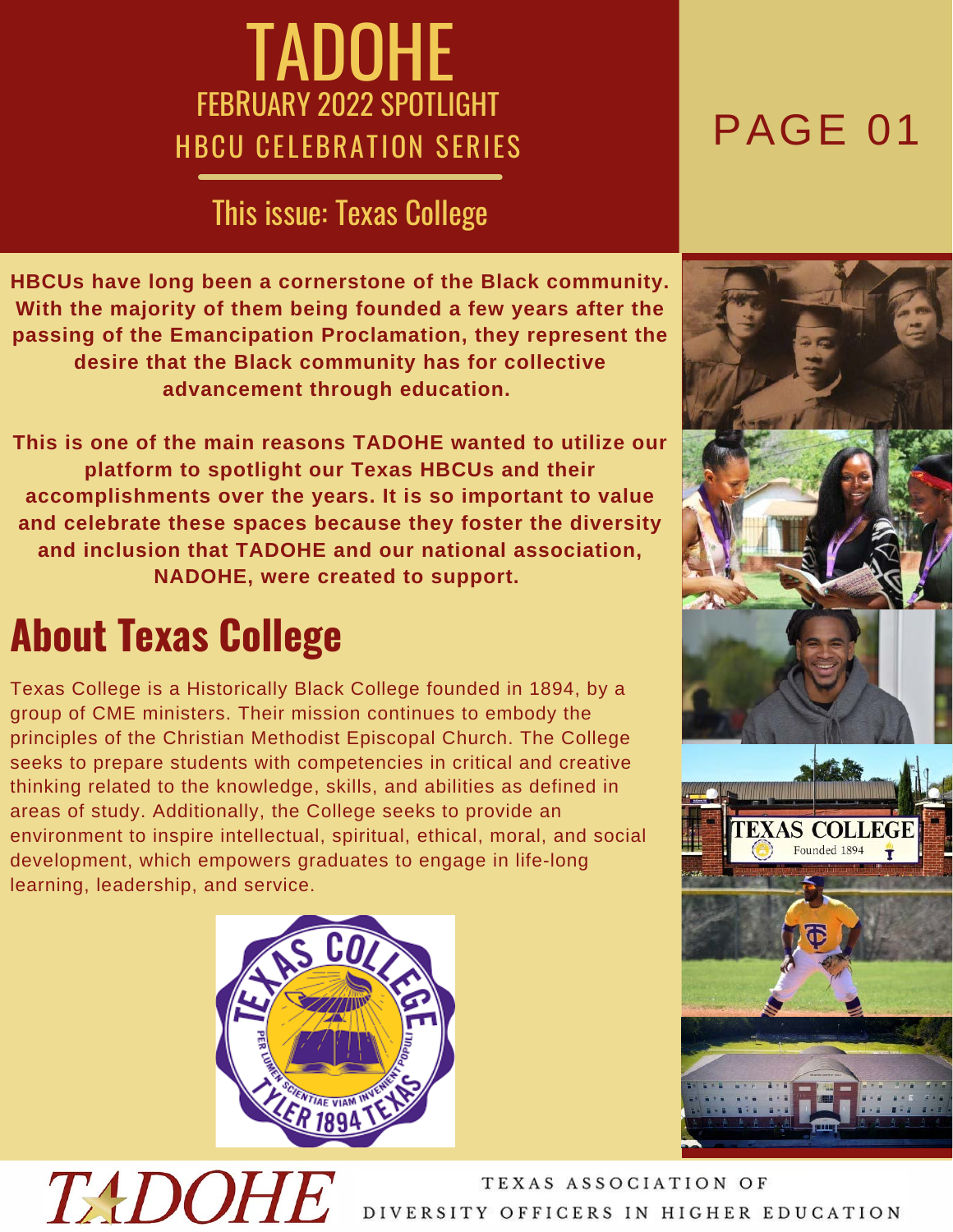## PAGE 02

# **A Brief History of Texas College**

Texas College was founded in 1894 in Tyler, Texas and has remained at its founding location for 127 years. The institution was established by ministers of the Christian Methodist Episcopal (CME) Church to facilitate the educational needs of African Americans, as an underserved population in the area of east Texas. In 1907, The State of Texas issued the institution a Charter that endorsed her to operate as a corporation with the rights and privileges to function as a college. A specific narrative of the Charter reads, "…The corporation is a religious and educational non-profit organization organized for the purpose: to found and operate a college, under the supervision care and ownership of the Colored Methodist Episcopal Church in America for the education of youth, male and female, in all the branches of a literary, scientific and classical education, wherein shall be taught also theology, normal training of Teachers, music, commercial and industrial training, and the agriculture and mechanical sciences … and to have, hold, own, teach and do everything necessary to enable it to build, maintain, equip and conduct a University of the first class at the City of Tyler in Smith County, Texas, including theology in all of the branches, science in all its departments; agriculture, horticulture, and all things pertaining thereto; and the industrial arts; together with the right to establish and confer degrees and grant diplomas."

In keeping with the founding expectations, the "heart" of the mission today reminds us that "… Our mission continues to embody the principles of the Christian Methodist Episcopal Church. The College shall prepare students with competencies in critical and creative thinking related to the knowledge, skills, and abilities as defined in areas of study. Additionally, the College shall provide an environment to inspire intellectual, spiritual, ethical, moral and social development which empowers graduates to engage in life-long learning, leadership and service." The College today delivers the mission with the incorporation of core values that address Academic Excellence, Integrity, Perseverance, Social Responsibility, Tolerance and Community Service.

Today, the College complies with its founding principles in that she remains open to all individuals without discrimination on the grounds of national origin, race, religion, or sex to those in pursuit of an education.

# TADOHE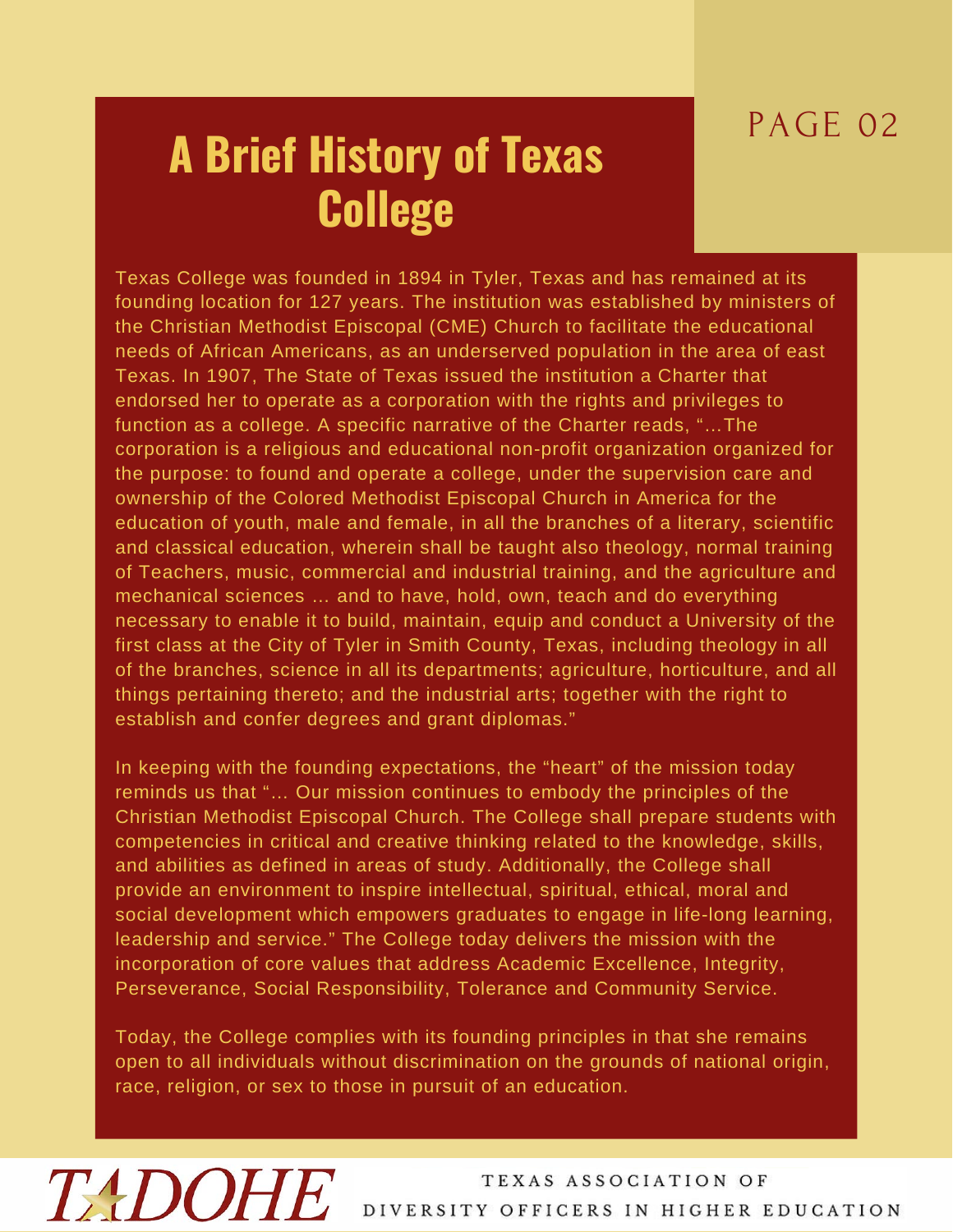## PAGE 03

**Since its founding, Texas College has been committed to the improvement of itself and the students it serves. Below are some exciting celbrations and events taking place at the institution.**

# **Texas College Highlights**

#### **Celebrating 128 years**

- Founded in 1894 by a group of CME ministers to educate a disenfranchised population, Texas College has served as a beacon of hope and opportunity for the East Texas region and beyond. Learn more about the College's 128-year journey by reviewing the brief historical overview using the links below
- https://youtu.be/L4d8zeLBfrw
- https://user-jq5ypqx.cld.bz/128th-Anniversary-A-Brief-Historical-Overview

### **Black History Month Gospel Workshop**

- The Texas College Choir presented the Black History Month Gospel Workshop with special guest clinician Lamar Campbell. Campbell is an American gospel musician who is well known for his song "More Than Anything". The virtual event took place on Friday, February 25. You can access the live recording using the link below.
- https://www.facebook.com/events/texas-college/blackhistory-gospel-workshop/663077724938254/

### **Black History Month Vignettes**

**TADOHE** 

- Texas College celebrated Black History Month with a series of vignettes that highlight the significance of the month. The presentations featured a variety of historical contexts and figures that illustrate the importance of Black history. The presentations are featured on Texas College's official website and will be updated throughout the month of February. They can be accessed using the link below.
- https://www.texascollege.edu/black-history-month